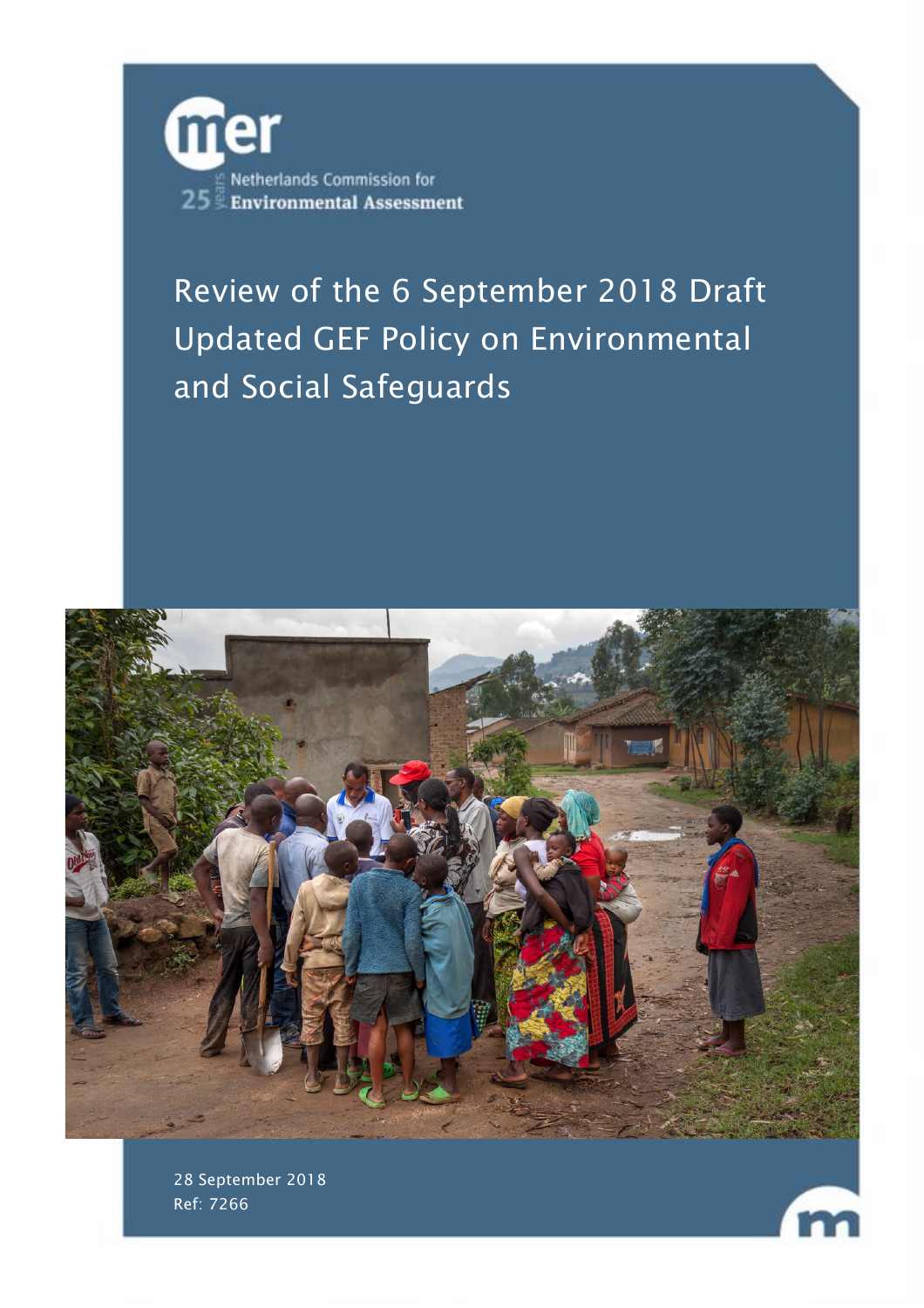# Advisory Report by the NCEA

| Subject                         | Review of the 6 September 2018 Draft Updated GEF Policy on<br><b>Environmental and Social Safeguards</b> |
|---------------------------------|----------------------------------------------------------------------------------------------------------|
| То                              | Global Environment Facility                                                                              |
| <b>Request by</b>               | Ms Marjolein Geusebroek - Dutch Ministry of Foreign Affairs                                              |
| Date                            | 28 September 2018                                                                                        |
| <b>From</b>                     | The Netherlands Commission for Environmental Assessment                                                  |
| Members of the<br>working group | Ms Ellen De Keyser (expert), Mr David Annandale (expert),<br>Mr Rob Verheem (Technical Secretary)        |
| <b>Quality control</b>          | Ms Ineke Steinhauer                                                                                      |
| Reference                       | 7266                                                                                                     |
| Photo (cover):                  | Mr Roel Slootweg                                                                                         |

© Netherlands Commission for Environmental Assessment (NCEA). Review of the 6 September 2018 Draft Updated GEF Policy on Environmental and Social Safeguards. 2018. 11 pages.

-

Contact W [www.eia.nl](http://www.eia.nl/) T +3130 234 76 60 E [ncea@eia.nl](mailto:ncea@eia.nl)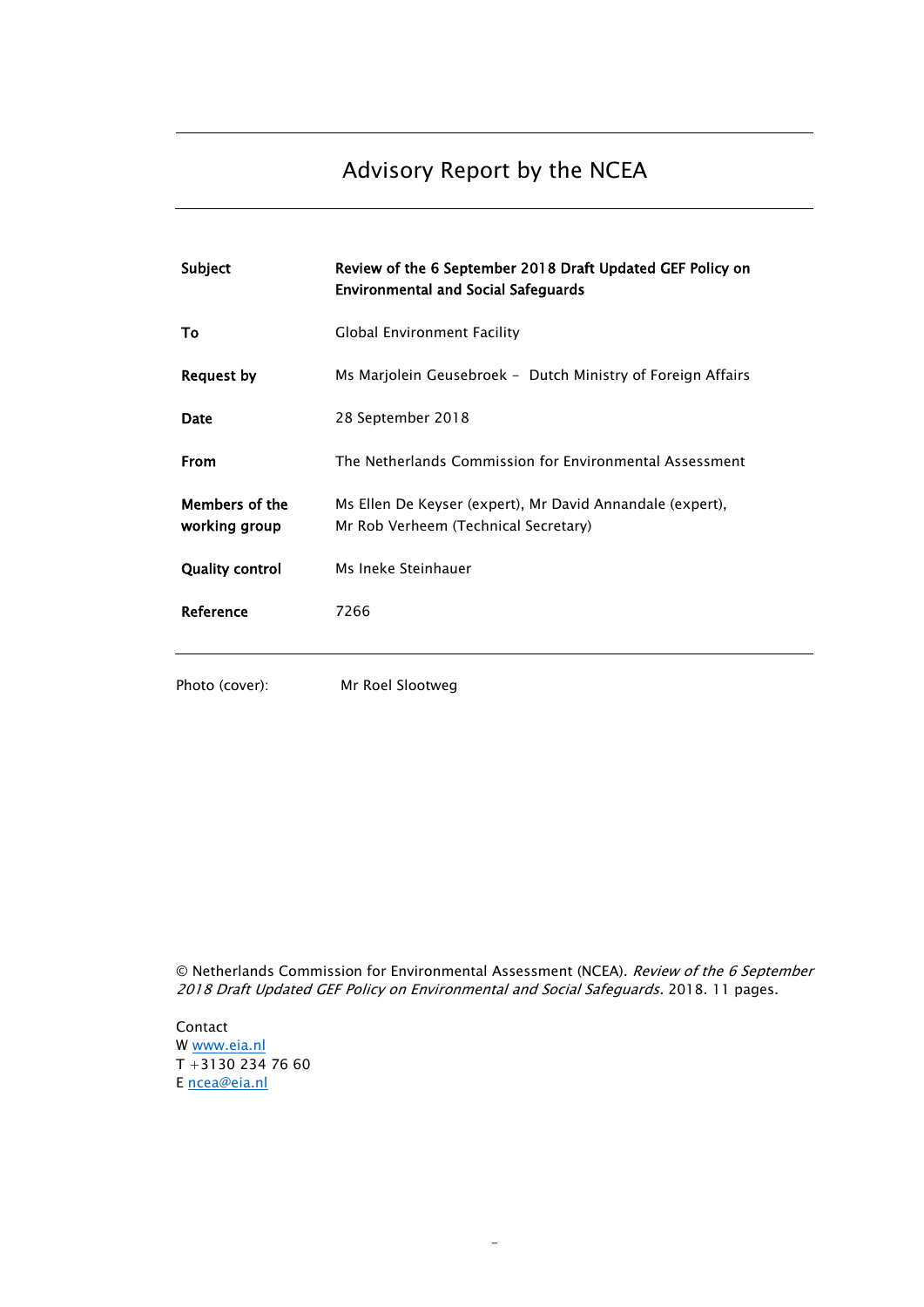### Table of contents

| 1.111 |                                                                         |  |
|-------|-------------------------------------------------------------------------|--|
| 2.    |                                                                         |  |
| 21    |                                                                         |  |
| 22    |                                                                         |  |
| 2.3   |                                                                         |  |
| 2.4   | Implications of the New EES Policy for partner agencies and the private |  |
|       |                                                                         |  |
|       |                                                                         |  |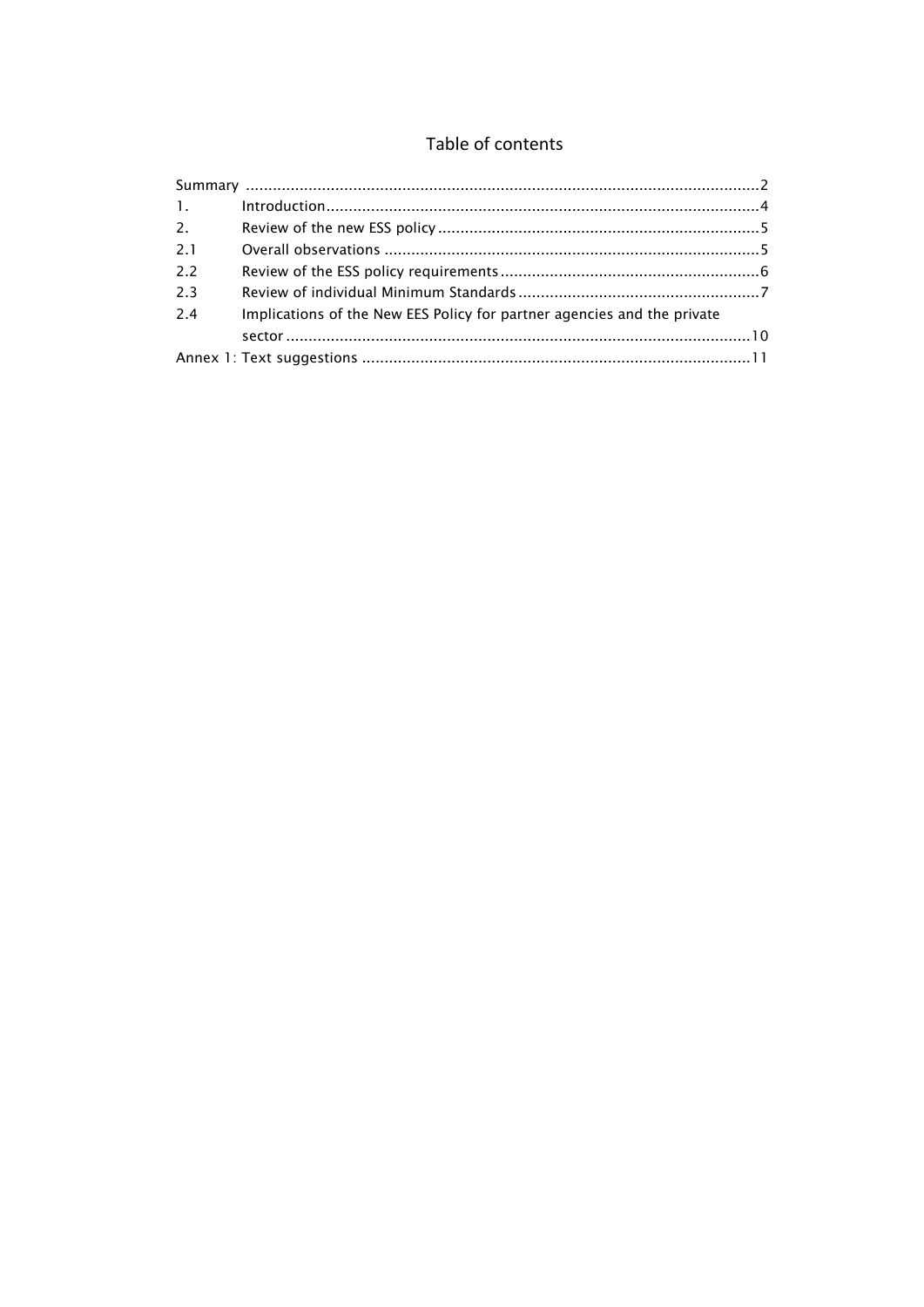## <span id="page-3-0"></span>Summary

#### Introduction

On 16 June 2018 the Global Environment Facility (GEF) released a first draft of the updated Policy on Environmental and Social Safeguards for early consultation with the multi-stakeholder Working Group on Environmental and Social Safeguards. Following this consultation, the GEF released on 6 September 2018 a revised draft for wider consultation.

The Dutch Ministry of Foreign Affairs is part of the Multi-stakeholder Working Group and asked the Netherlands Commission for Environmental Assessment (hereafter 'NCEA') for an independent quality review of the new draft Policy from a sustainable development perspective: first of the 16 June draft and subsequently of the revised 6 September draft.

This report focuses on those elements of the revised 6 September draft that in our opinion could still benefit from possible further improvement. We do not repeat those recommendations in our earlier advice on the first draft (see [here\)](https://dsu.eia.nl/publications/advisory-reports/7266) that are adequately covered in the revised draft.

#### Review of the new ESS policy

#### **Overall**

The quality of the proposed updated GEF safeguards (hereafter "the new ESS policy") has considerably improved compared to the 2011 version. It is now better aligned with other state of the art multilateral agency safeguard procedures. It includes a number of entirely new minimum standards, such as on labour and working conditions and community health, safety and security. It also includes "revamped" standards dealing with biodiversity, involuntary resettlement, and indigenous people. And has a stronger emphasis on social issues, along with requirement for partner agencies to report more carefully on project post-approval monitoring.

Having said this, there is still some room – and sometimes need - for further improvement when comparing the new ESS against the safeguards frameworks of 'peers' such as IFC, WB, EBRD and EIB. This is further deliberated under the detailed recommendations in this advice.

As to the robustness of the new approach: with the addition of the requirement for partner agencies to "document and report", GEF has introduced an increased level of robustness to its project due diligence process. The old policy did not require partner agencies to monitor project management and compliance. It does mean, though, that the new requirements will put considerable burden on the capacity of both GEF secretariat and partner agencies.

#### Detailed

A more detailed review of the new policy leads to the following recommendations for its further improvement.

Policy requirements:

• To provide clarification on how lessons learned by monitoring the GEF portfolio are incorporated in change management procedures.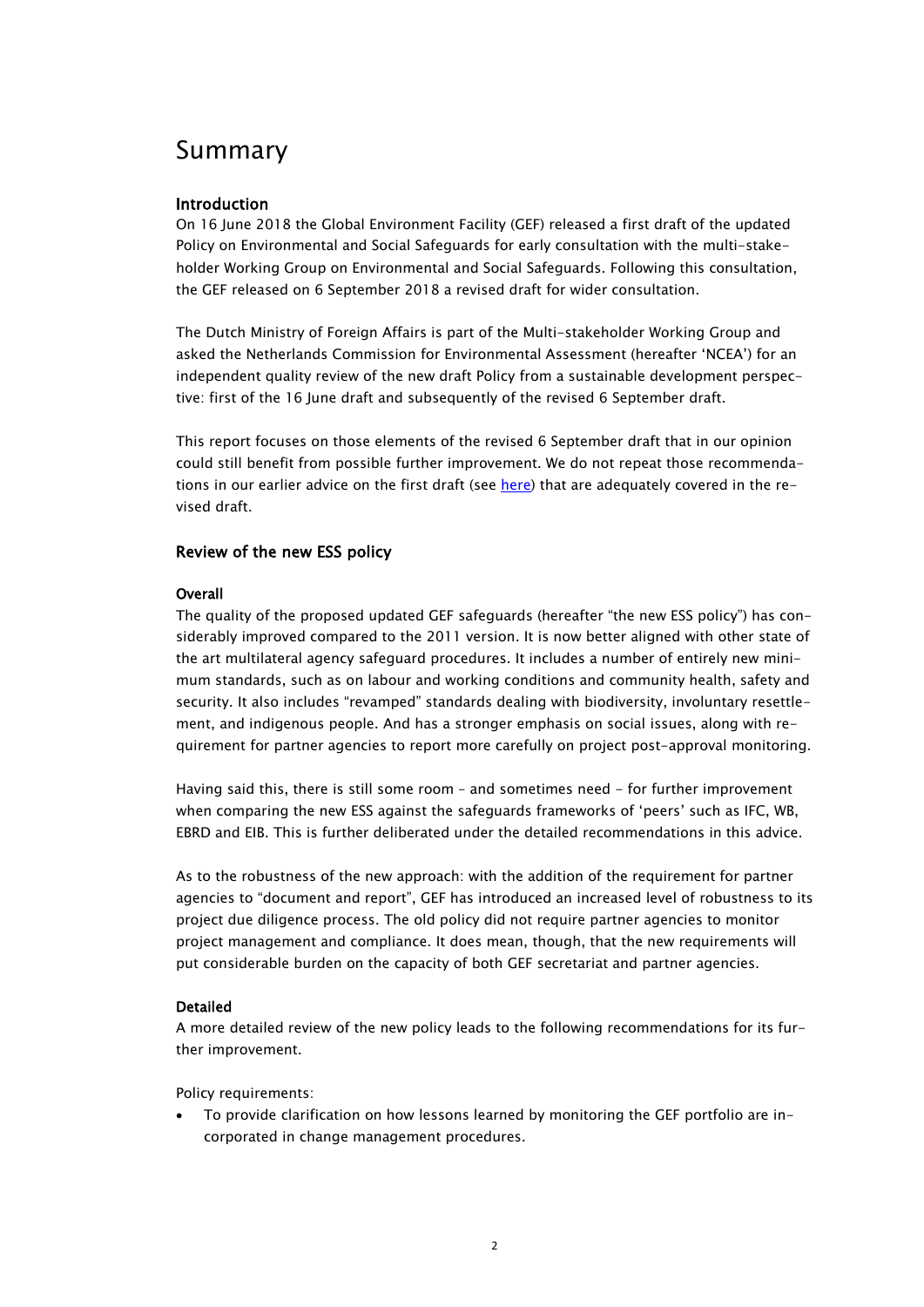Minimum Standard 2 - Accountability, Grievance and Conflict Resolution:

- To make the accountability mechanism included in 1.A.5.c accessible to all stakeholders, by replacing in 1.A.5.c 'project- or program-affected people' with 'stakeholders';
- To incorporate in 1.A.6 the requirement of grievance mechanisms to 'keep complainants abreast of progress with cases brought forward' (in line with the requirement of the accountability mechanism in 1.A.5.d).

Minimum standard 3 - Biodiversity Conservation and the Sustainable Management of Living Natural Resources:

• To maintain in the new safeguards the requirements on the protection of forests that are in the existing safeguards.

Minimum Standard 4 - Restrictions on Land Use and Involuntary Resettlement:

- To align the provisions of this standard with the provisions of Minimum Standard 5 on Indigenous Peoples; particularly to avoid displacement by ensuring that alternatives to the project itself are assessed prior to assessing alternative project or program designs;
- To clarify in the definitions section what is meant by affected persons being provided with 'technically and economically feasible resettlement alternatives and assistance' and 'choices among feasible resettlement options';
- To further strengthen and align the two paragraphs on 'Physical Displacement' (1.A.9.f) respectively 'Economic displacement' (1.A.9.g).

Implications of the new ESS policy for partner agencies and the private sector:

• The NCEA recommends to make it clear that any non-grant instruments funded with private sector collaborations are also covered by the policy.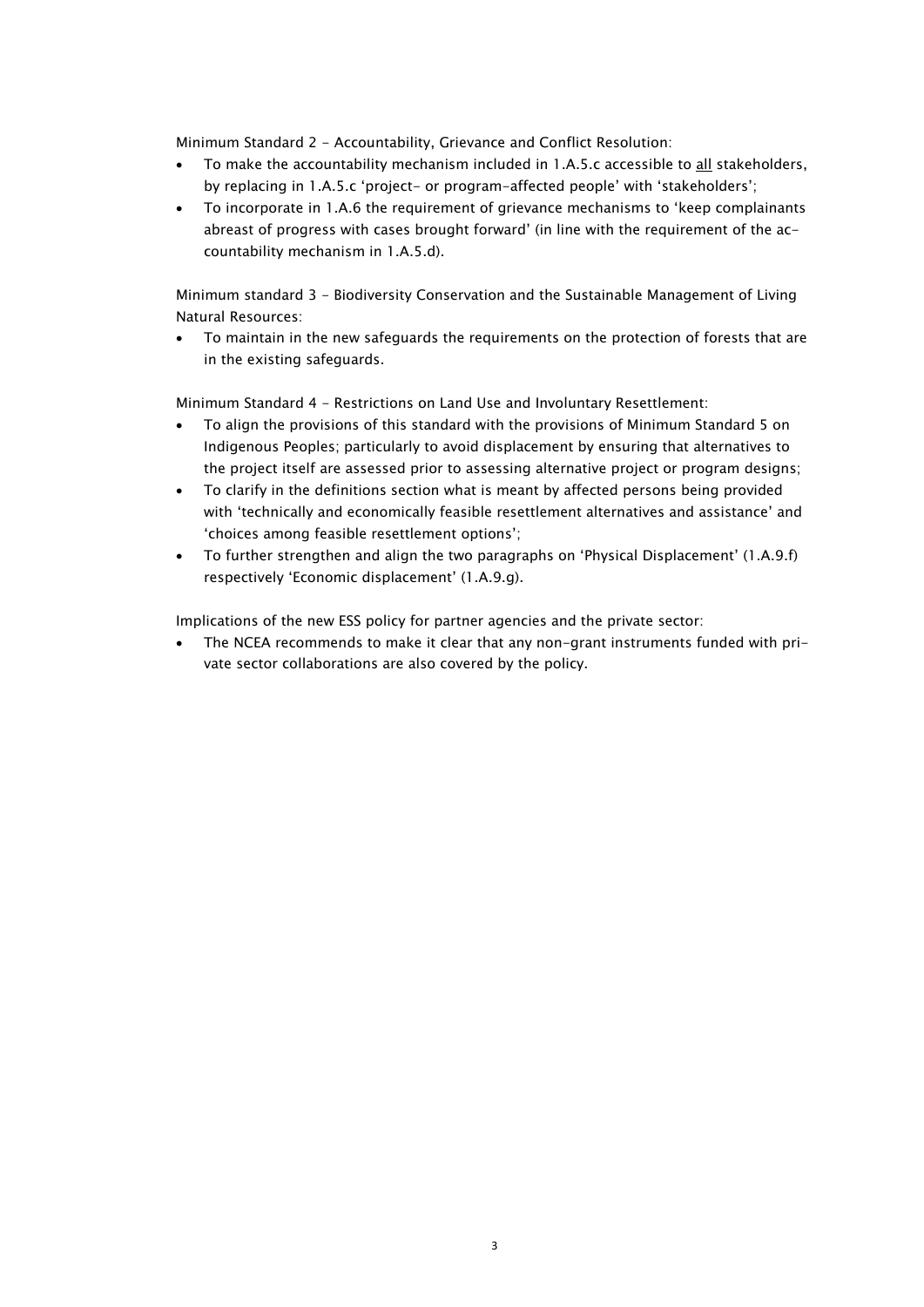# <span id="page-5-0"></span>1. Introduction

On June 16, 2018 the GEF released a *first* draft of the updated Policy on Environmental and Social Safeguards for early consultation with the multi-stakeholder Working Group on Environmental and Social Safeguards.

Following this consultation, the GEF released on September 6, 2018 a revised draft for wider consultation.

The Dutch Ministry of Foreign Affairs is part of the Multi-stakeholder Working Group and asked the Netherlands Commission for Environmental Assessment (hereafter 'NCEA') for an independent quality review of the new draft Policy from a sustainable development perspective: first of the 16 June draft and subsequently of the revised 6 September draft.

This report is a review of the *revised* draft. It focuses on those elements that in our opinion could still benefit from possible further improvement. We do not repeat those recommenda-tions in our earlier advice<sup>[1](#page-5-1)</sup> on the first draft that are adequately covered in the revised draft.

This advice was compiled by an expert group consisting of the following members:

- Ms. Ellen De Keyser social impacts and human rights
- Mr. David Annandale environmental impacts
- Mr. Rob Verheem secretary of the expert group

The advice consists of the following sections:

• Summary

 $\overline{a}$ 

- **Introduction**
- Review of the *revised* draft GEF policy (hereafter 'the new ESS policy'):
	- $\circ$  a brief background to the *positioning* of the new ESS policy, and the reasoning behind the development of an updated draft;
	- o an *overall* assessment of the new policy, focusing on new additions and deletions;
	- $\circ$  a review of the *policy requirements* and of each new *minimum standard*;
	- o concluding comments on the possible implications of the new policy.

<span id="page-5-1"></span><sup>&</sup>lt;sup>1</sup> Clic[k here](https://dsu.eia.nl/publications/advisory-reports/7266) for the full advice on the June 16 draft of the updated GEF Policy on ESS.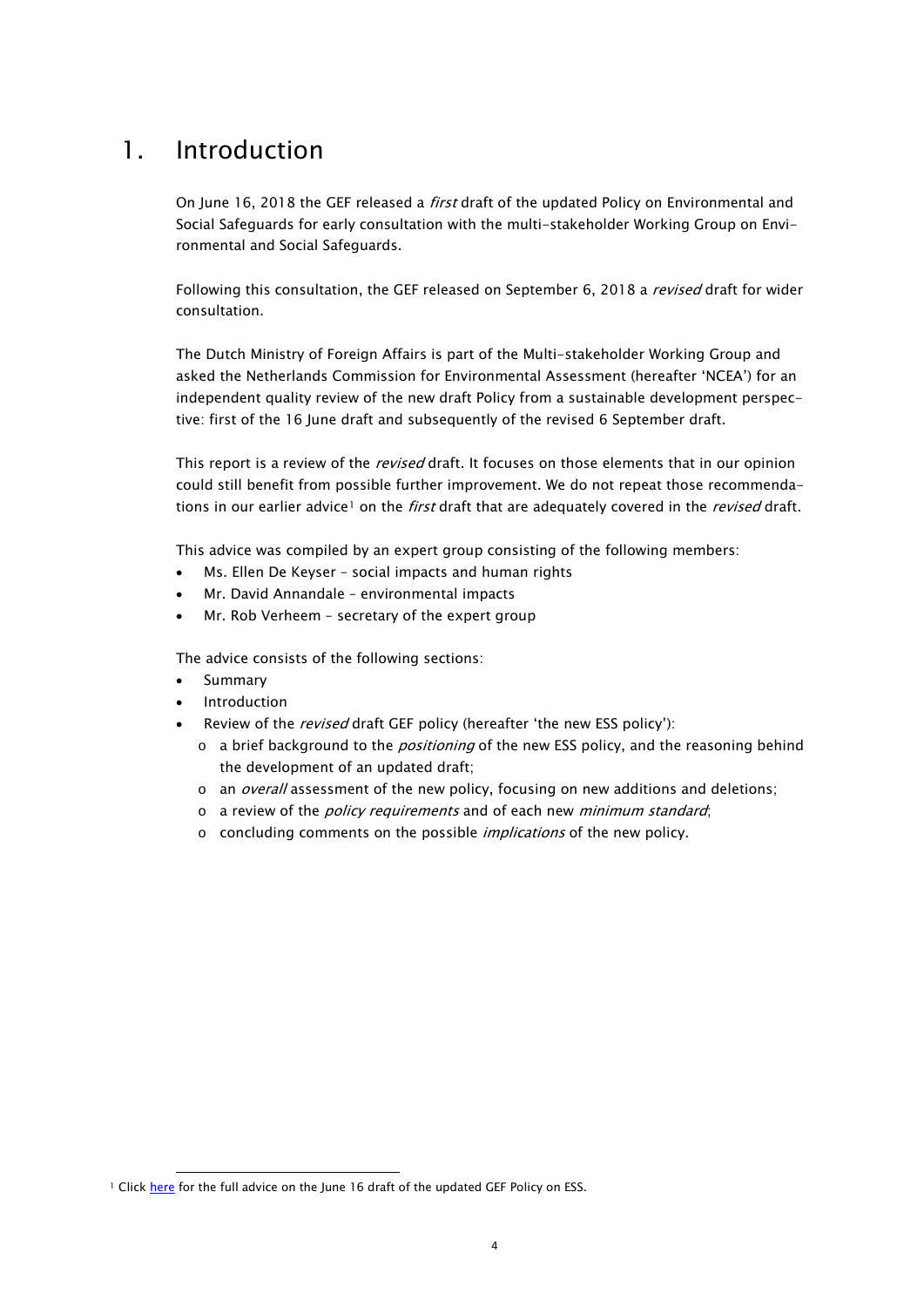# <span id="page-6-0"></span>2. Review of the new ESS policy

### <span id="page-6-1"></span>2.1 Overall observations

#### Positioning of the GEF ESS Policy

The first GEF environmental and social policy, known as "Agency Minimum Standards on Environmental and Social Safeguards", was approved by the GEF Council in November of 2011. It is therefore now over 6 years old. The 2011 policy was inspired by the objectives and Operational Principles contained in the World Bank's Operational Policy 4.00[2](#page-6-2). The GEF policy was different from those of its development agency "cousins" in that it focused entirely on setting criteria for its Agencies, Partner Agencies, and Project Agencies to meet. The GEF does not directly oversee its own projects.

One of the drivers of the current GEF safeguards reform is the fact that the thinking about how multi-lateral funding agencies should deal with the environmental and social consequences of the projects they fund has changed considerably since 2011. For this reason, a number of multi-lateral agencies have either developed new environmental and social frameworks, or updated old ones. In the former category sits a number of UN agencies (UNDP, UNIDO, UNICEF), and some new development institutions (GCF, AIIB). In the latter category sits the World Bank and the IFC.

There is now a greater focus on post-approval compliance and monitoring, and less stress on "front-end" ex ante assessment. The safeguard procedures of donor agencies have also expanded to include a greater emphasis on so-called "emerging issues", such as human rights, non-discrimination equity; climate change and disaster risk; biodiversity offsets; invasive alien species; supply chains; sustainable resource management; community health, safety and security; hazardous materials; involuntary resettlement; the application of free, prior informed consent (FPIC); cultural heritage; and labour and working conditions. In particular, since the approval of the World Bank's completely revamped environmental and social framework in 2017, the link between the original GEF minimum standards and the World Bank's Operational Policies has been broken.

Finally, another driver of GEF safeguards reform has been the publication of a formal GEF evaluation of the 2011 policy. This evaluation called for the GEF to: review the minimum standards; improve safeguards monitoring and reporting; and support capacity development, expert convening, and communications.

#### Overall Assessment of the New ESS Policy

j

The new policy goes a long way towards alignment with state of the art multilateral agency safeguard procedures, such as the new Environmental and Social Framework (ESF) of the World Bank. The new policy includes entirely new minimum standards on labour and working conditions; community health, safety and security; and resource efficiency and pollution prevention. It also includes "revamped" standards dealing with biodiversity, involuntary resettlement and indigenous people.

<span id="page-6-2"></span><sup>2</sup> OP 4.00: Piloting the Use of Borrower Systems to Address Environmental and Social Safeguard Issues in Bank Supported Projects.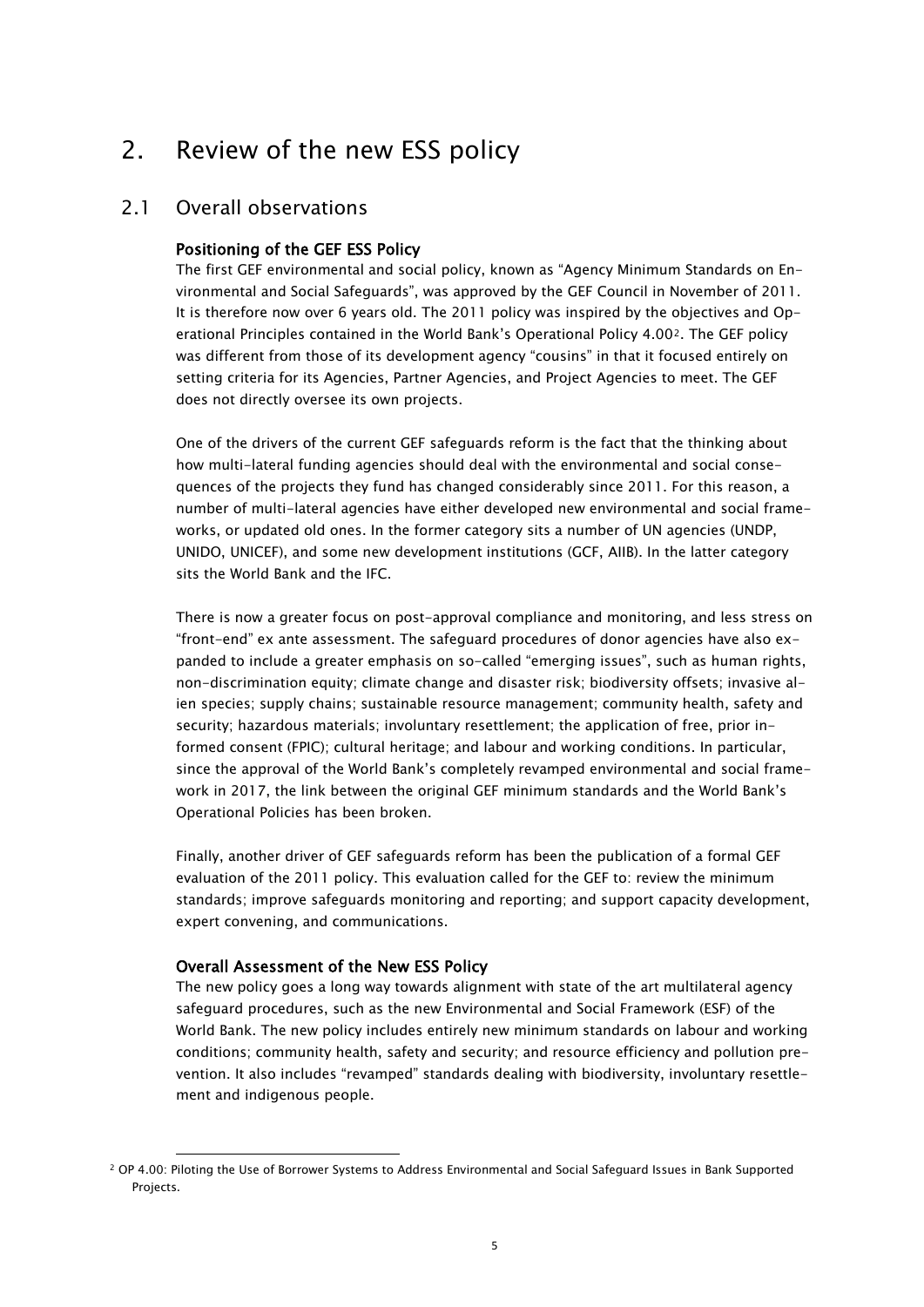Again, in line with the ESF, the new GEF policy has a stronger emphasis on identification and management of social issues, along with the requirement for partner agencies to report more carefully on project post-approval monitoring. As to human rights, the updated GEF policy takes the same approach as the ESF does: the policy makes broad statements to support human rights, then embeds rights issues at different points of the policy.

All in all, it is clear that the quality of the new ESS policy has considerably improved compared to the 2011 version. Having said this, there is still some room - and sometimes need for further improvement when comparing the new ESS against the safeguards frameworks of 'peers' such as IFC, WB, EBRD and EIB. This is further deliberated in this advice under the recommendations for the individual minimum standards.

#### Robustness of the new approach

With the addition of the requirement for partner agencies to "document and report" (paragraphs 12 – 17 of the new safeguards policy), GEF has introduced an increased level of robustness to its project due diligence process. The old policy did not require partner agencies to monitor project management and compliance. The new policy requires that agencies report at project mid-term, and at project completion.

Another important implication of the new policy are the significant requirements that it places on partner agencies. First, agencies need to come into compliance with the new Minimum Standards within 6 months, or develop a concrete, time-bound action plan to achieve compliance. This may place some partner agencies under considerable pressure, given the time it takes to follow the required procedures for high-level approval of needed amendments. Furthermore, the new policy will put considerable burden on the capacity of both GEF secretariat and partner agencies because of the new monitoring and enforcement requirements.

### <span id="page-7-0"></span>2.2 Review of the ESS policy requirements

The new policy includes a section outlining "policy requirements". This is basically an introduction to the minimum standards, and an indication to partner agencies as to how they should meet the new policy's demands. The section consists of four sub-sections: (i) "Minimum Standards for Agency Policies, Procedures, Systems and Capabilities"; (ii) "Documentation and Reporting in GEF-Financed Projects and Programs"; (iii) Portfolio Monitoring and Reporting; and, (iv) GEF Conflict Resolution Commissioner.

Sub-sections (i) and (iv) are duplicated from the original policy. Sub-sections (ii) and (iii) are new, and significant. This is because they require partner agencies to provide an Environmental and Social Management Plan, or equivalent, with "complete information regarding the relevant Environmental and Social Risks and Impacts associated with the proposed project, and associated measures to address such risks and impacts". In addition, agencies are required to provide information on the "implementation of relevant environmental and social management measures at project mid-term, if applicable, and at project completion". It is clear then that the new policy places more emphasis on post-approval monitoring by partner agencies.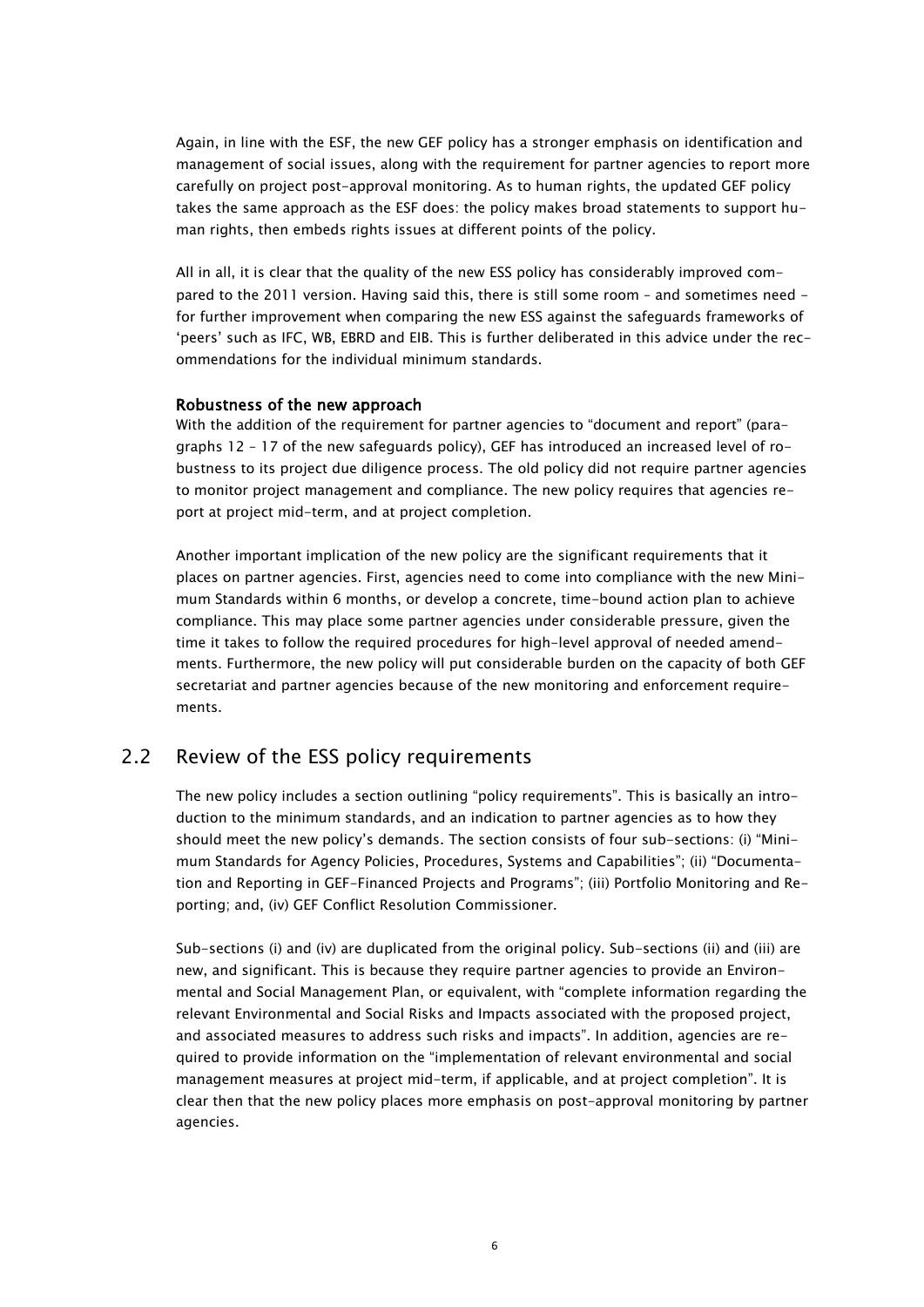The NCEA recommends that the Policy should provide clarification on how lessons learned by monitoring the GEF portfolio are incorporated in change management procedures. This could include capacity building of Agencies and further development of policies and guidelines, in order to continuously improve the performance of the portfolio, or at least commit to incorporating results of monitoring in change management procedures.

In their response to comments received on the June 16 draft of the new ESS the GEF secretariat indicates that 'Opportunities for learning and capacity development will be discussed in a cover note that introduces the policy for Council consideration, based on further discussion among the Working Group on Environmental and Social Safeguards'.

### <span id="page-8-0"></span>2.3 Review of individual Minimum Standards

Below recommendations are made for Minimum Standards 2, 3 and 4. There are no recommendations for the other Minimum Standards.

#### # Minimum Standard 2 - Accountability, Grievance and Conflict Resolution:

This Standard duplicates the accountability and grievance standard that exists in the original policy, with the important addition of "conflict resolution" in the Standard's title.

The NCEA recommends to make the accountability mechanism included in 1.A.5.c accessible to all stakeholders, and not only project- or program-affected people as is currently stated in the standard. In other words, to replace in 1.A.5.c 'project- or program-affected people' with 'stakeholders'. This is important as in practice it often occurs that stakeholders in the wider project area are not aware of the existence of an accountability mechanism, or have no access to it. This may for example apply to local government authorities, civil society organisations or members of indirectly affected communities. It easily leads to absence of tracking their concerns and issues which may lead to opposition that could be avoided by giving them the same access as directly affected people.

Secondly, the NCEA recommends that for reasons of transparency and in line with the requirement of the accountability mechanism in Annex 1.A.5.d, the ESS policy incorporates in Annex 1.A.6 the requirement of grievance mechanisms to 'keep complainants abreast of progress with cases brought forward'.

#### # Minimum Standard 3 - Biodiversity Conservation and the Sustainable Management of Living Natural Resources:

There are a number of noteworthy changes to the Standard that was originally titled "natural habitats". Perhaps the most significant, positive, change is the addition of a "biodiversity" focus, which did not exist to the same extent in the original policy. Also, as part of the requirement for agencies to consider the mitigation hierarchy in their application of Minimum Standard 1, Standard 3 allows for the consideration of environmental offsets.

However, there are also a number of deletions from the original natural habitats Standard, apparently downplaying the importance of forests in the consideration of biodiversity and sustainable management of natural resources. For example, a number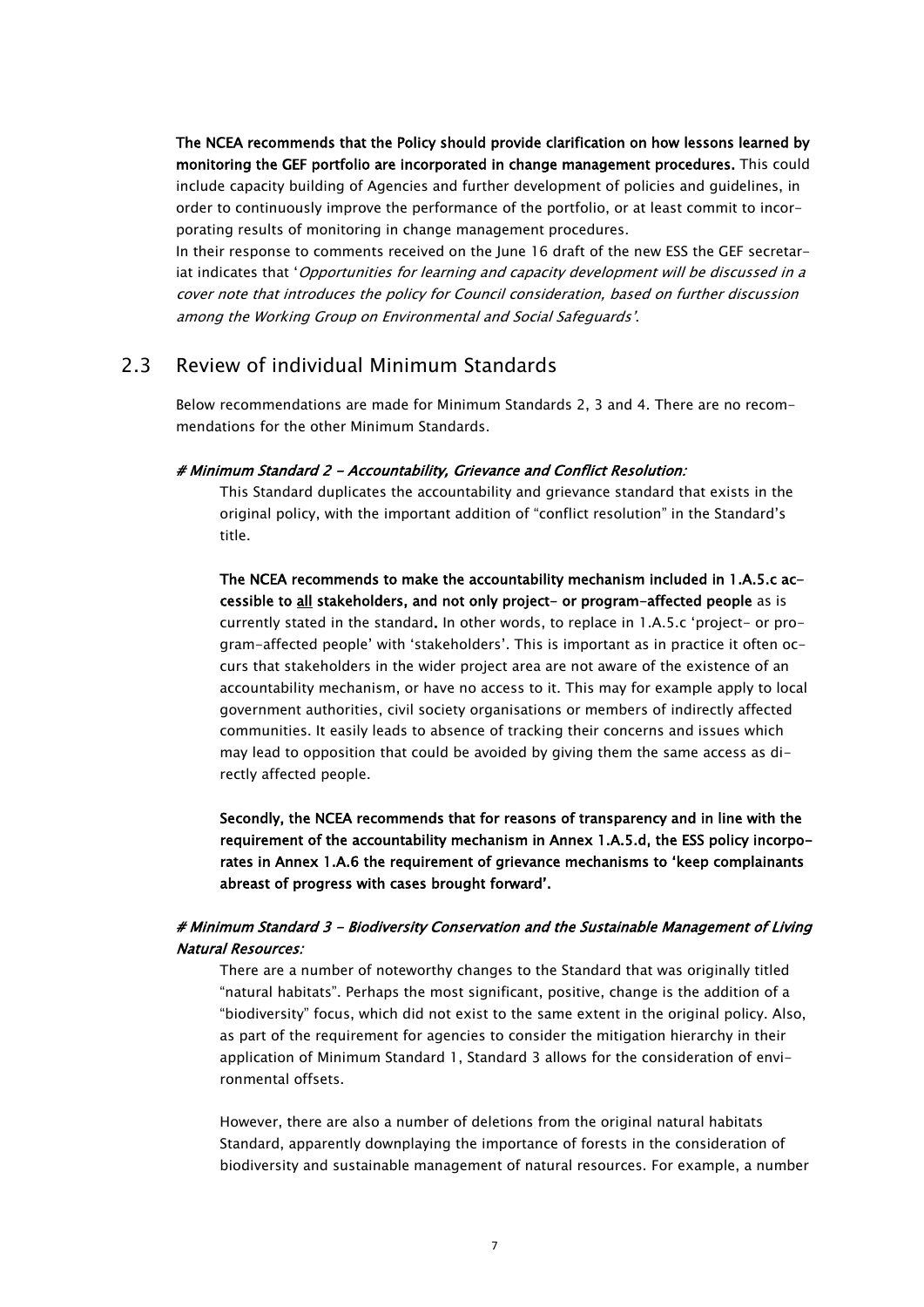of requirements that were part of the original ESS are no longer part of the new ESS, such as the requirements for agencies to:

(i) apply the precautionary principle;

(ii) "not finance natural forest harvesting or plantation development that will involve conversion or degradation of critical forest areas or related critical natural habitats";

(iii) "ensure that forest restoration projects maintain or enhance biodiversity and ecosystem functionality and that all plantation projects are environmentally appropriate, socially beneficial and economically viable";

(iv) "give preference to siting physical infrastructure investments on lands where natural habitats have already been converted to other land uses"; and,

(v) "consult appropriate experts and key stakeholders, including local nongovernmental organisations and local communities, and involve such people in design, implementation, monitoring, and evaluation of projects, including mitigation planning".

All these requirements have now been deleted from minimum standard 3.

In a response the GEF secretariat arguments that in the new ESS it has revised the text to 'reflect a broader alignment of the GEF's minimum standards with the environmental and social policies of other institutions, with equivalent or stronger protections of all Habitats, including forests'. However, the only significant change in the new ESS that relates to forests appears to be under Minimum Standard 3, where it now states that "Agencies do not propose for or implement with GEF funding projects or programs that would involve adverse impacts on Critical Habitats, including forests that are Critical Habitats".

In our opinion, while the inclusion of a biodiversity focus in this Standard is welcome, the new ESS still is considerably weaker on forest protection than the previous ESS. In addition, there is no mention of the precautionary principle in the new draft. For this reason, the NCEA recommends to maintain in the new ESS policy the requirements in the original ESS policy.

#### # Minimum Standard 4 – Restrictions on Land Use and Involuntary Resettlement:

In the new policy, the original Involuntary Resettlement standard is significantly extended to add the concept of "restrictions on land use". In addition, the Standard now focuses specifically on "affected Disadvantaged or Vulnerable Individuals or Groups". Another notable addition (in Annex 1: 11e) is the compensation for "economic displacement". The original policy only considered compensation for physical displacement. Overall, the new Minimum Standard significantly extends the original involuntary resettlement standard.

Having said this, it is also clear that in comparison to international good practice and the safeguards of other organisations there is room for further improvement. Below some recommendations are made.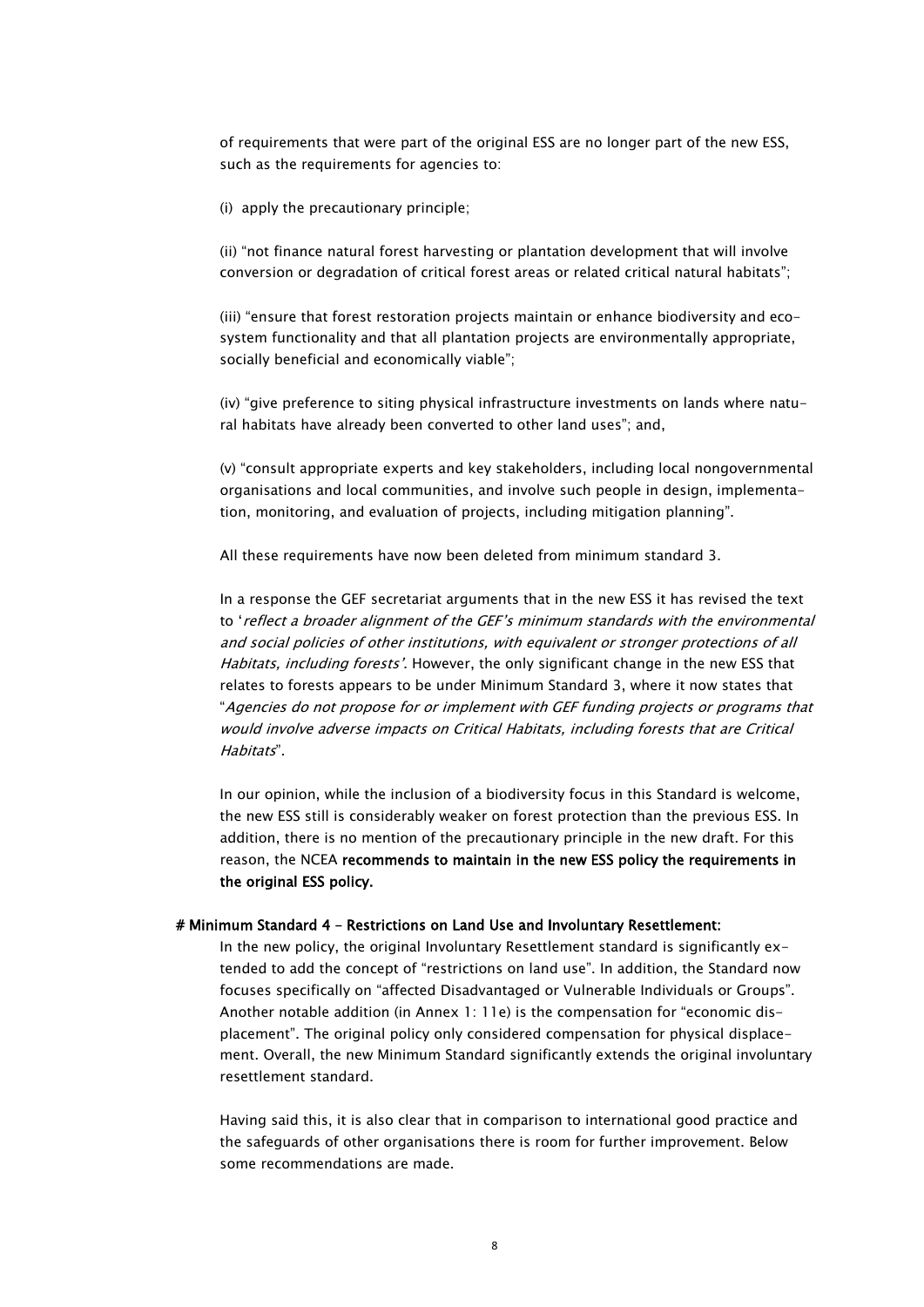#### The NCEA recommends:

- To align the provisions of this standard with the provisions of Minimum Standard 5 on Indigenous Peoples. Particularly in terms of taking avoiding displacement as a first principle: by always starting with studying alternatives to the project, and only where project alternatives are not feasible studying alternative project designs.
- To clarify in the definitions section what is meant by affected persons being provided with 'technically and economically feasible resettlement alternatives and assistance' (1.A.9.e.ii) and 'choices among feasible resettlement options' (1.A.9.f.i).
- To further strengthen and align the two Annexes on 'Physical Displacement' (1.A.9.f) respectively 'Economic displacement' (1.A.9.g) by:

Transferring text to a more appropriate position:

- o Moving the text 'including land-based compensation where possible equal to the existing land in productive potential, location, and security of tenure, ownership or use rights' from 1.A.9.f.i to 1.A.9.g.ii., as this text is applicable to economic displacement;
- o For the same reason: transferring 'livelihoods' from the paragraph on 'physical displacement' to the paragraph on 'economic displacement';
- o Vice versa: removing the term 'living standards' from the paragraph on economic displacement (as it is a term applicable to physical displacement).

Further specifying text:

- o Including in 1.A.9.g.ii a specification of the levels to which livelihoods should be improved or restored (comparable to the specification under 'physical displacement');
- o Some further specification in 1.A.9.f.ii (new text underlined): that "(…) adequate replacement residential land and housing with security of tenure and (...).

See Annex 1 for an example of how the two articles could read including the above suggestions.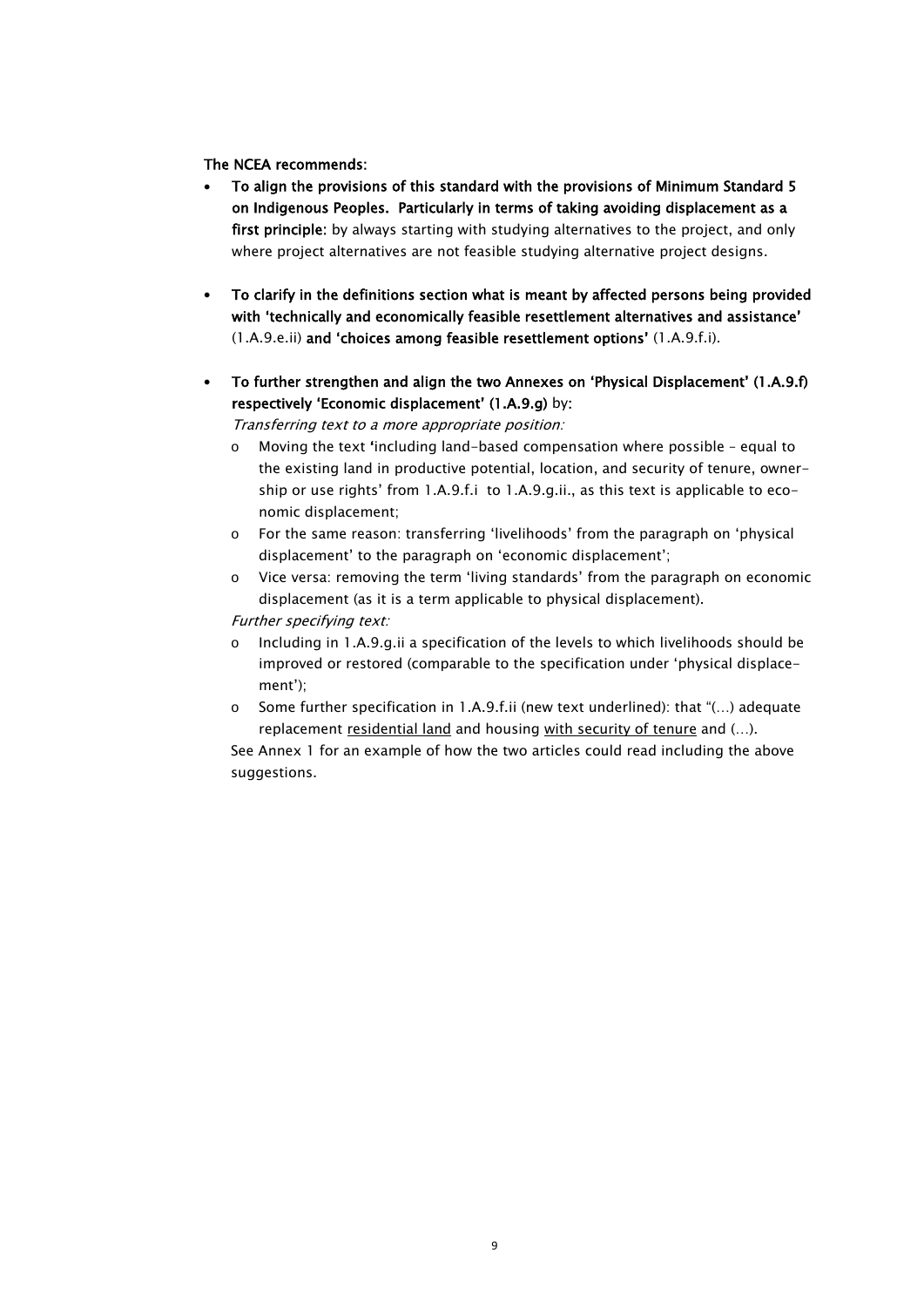### <span id="page-11-0"></span>2.4 Implications of the new EES Policy for partner agencies and the private sector

Possibly the most important implication of the new ESS policy is the significant requirements that it places on partner agencies, as was discussed earlier in this report under 'Robustness of the new approach'. Another issue that partner agencies will need to address is the requirement in Annex 1: paragraph 3 that "unless otherwise specified, Agencies demonstrate that the relevant policies, procedures, systems and capabilities are applied broadly across Agency activities, not limited to GEF-financed projects and programs". This may well be of consequence for some partner agencies, where their safeguard procedures only relate to GEF funded projects.

Finally, an issue that does not appear to be dealt with in the new policy is how private sector projects should be assessed and managed. The partner agencies that obtain funds from the GEF to implement projects work predominantly with developing country government agencies. It should be noted, however, that GEF has initiated a significant private sector collaboration. Through what it terms "non-grant instruments", the GEF has supported ten private sector collaborations, using \$91million of GEF funds, and \$1,689 million of co-financing. It is not clear whether these new private sector arrangements are covered by the new GEF Policy. The NCEA recommends to make it clear that any non-grant instruments funded with private sector collaborations are also covered by the policy.